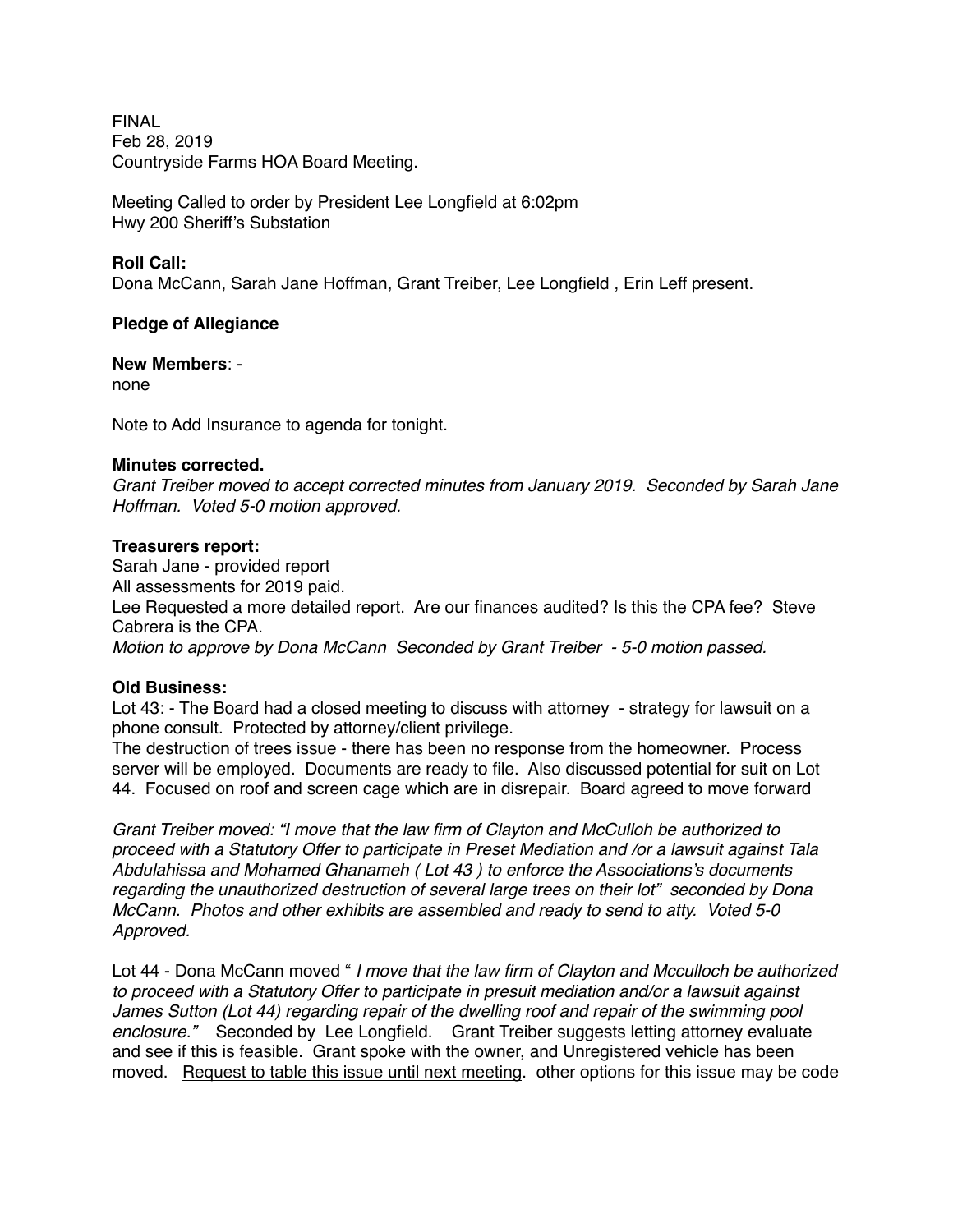enforcement . Dona Mc Cann retracts her motion in favor of tabling the issue. Seconded by Lee until next meeting. Motion passed 5-0

### **Matching roofs:**

C&R requires roofs of all buildings to match. Previously Lot 20 did correct the issue at the request of the board. We have since requested Stoddard (Lot 73) match. Previous regular notices have been ignored. 2nd letter indicating that we will go to Attorney has not been sent until board agrees that it would go forward.

Lot 10 - Tony Palmiotti stated - roof was approved years ago. Dona McCann said it was sold that way in 2001. BUT we now, since 2017 have Estoppel Laws which will prevent a future sale. A new roof was put on Lot 10 which could have made them match. Lot 5 was approved by previous board. around 1989

Lee Longfield noted that Leo Neville wrote letter indicating that in 2014 Lot 20 needed to match roofs. Then the home owner DID indeed make the roofs match.

"spirited discussion" followed.

Lee Longfield - Table this issue for tonight. Mr. Neville became contentious, and ruled out of order.

## **Trailing Maintenance issues:**

 Lee Longfield - all issues from May evaluations have been addressed - some faster than others.

Letter sent to Levenar - Grant Treiber also would like to involve code enforcement.

### **New Keypad**: -

Erin Got bids from 2 companies - Erin to keep looking. \$6800-8000 so far

### **Website**

We have a new website - [www.countrysidefarmsocala.com](http://www.countrysidefarmsocala.com) It will have a "contact" us button.

## **Spring Social** -

Erin Suggested possible dates: April 6, 7, 27, or 28

## **Entry stoplight**:

Grant reported: 1 min 32 sec. wait time. There is scheduled maintenance by county. Yellow light not likely to return because of increased accidents.

### **Road Review**

Will occur tomorrow - Mr Sannan will inspect. And give oral report when completed and then written report within 30 days.

### **Insurance:**

In September we moved to review insurance in 6 mos. (Workman's comp, Board, and Gate) Agent found few places to get board Insurance—> Brown and Brown. Can Have Nancy Grub insurance agency review our policies and see if we can drop the workman's comp. Per Lee Longfield Workman's Comp Policy includes volunteer workers.

### **New Business**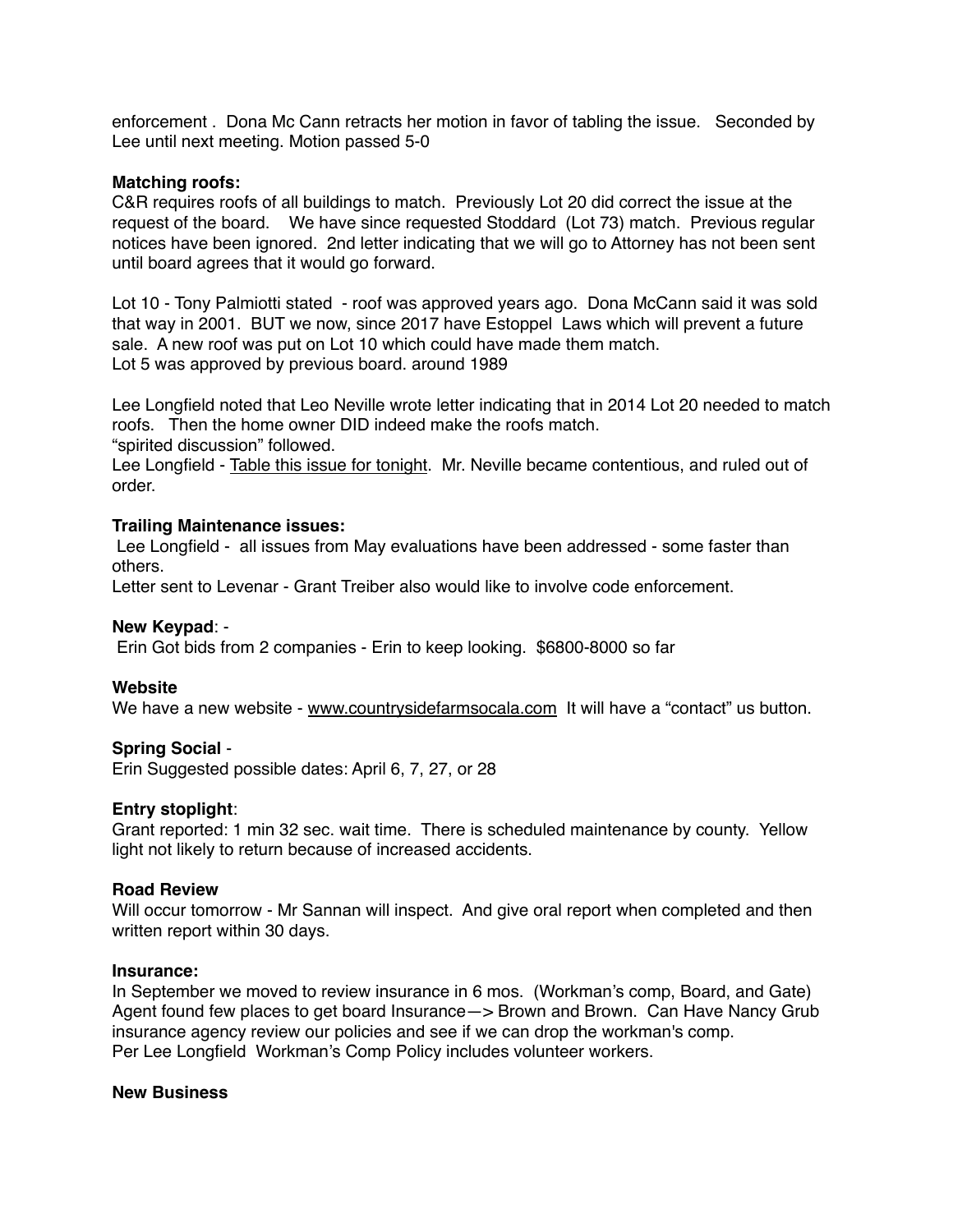February Car accident at gate: Sarah Jane - planter/mailboxes damages Driver caught, cited. VanSickle family repaired the pavers at the entrance, but there are still lighting problems there. LED will be brighter and less costly. ( should be covered by insurance). Sarah Jane to get electrician to give estimate. Lee Longfield moves to change lights to LED and if less than \$500 to change fixtures Dona McCann seconded. 5-0 Motion passed.

## **Lot 73 Mini donkeys**

Mini Donkeys are residing there. Lee and Grant attempted to meet with owner. Efforts were unsuccessful. Letter sent to remove the donkeys within 30 days.

# **Sinkhole at easement on lot 15**.

Certain board members indicated the association would make this repair. Lee indicated that this is not the association's responsibility. Lee recommended legal opinion. Dona thinks this is 'deeded to Countryside Farms". *Grant moved to refer to attorney, 2nd Dona - 5-0 motion approved*

# **Mailbox**:

Lee indicated Sarah Jane has picked up mail (or Dona in SJ absence). No mail received in the past 10 days. Lee was communicating with Ann Larkin to see if she had Insurance to offset costs of the gate from the renter's child's damage to gate. Larkin sent letter to CF to the Attn: Lee. Larkin sent offer to settle with \$400 check. Settlement is a board decision, and Lee indicated that Sarah Jane deposited the check without approval. Sarah Jane has been the treasurer for 10 years. 2017 Lee had key when Sarah Jane was away. Lee has now opened a new mailbox and no one has second key. Mailman now wants a board vote to pick up mail and need photo ID. 2007 was the original mailbox contract. Nothing is due now.

Lee concerned that mail is not getting to it's recipient in a timely fashion or at all, and that Sarah Jane made decision to deposit check.

*Sarah Jane moves to allow all board members to pick up mail. Dona 2nd 4-1 (FOR - Grant, Erin , Sarah Jane, Dona, AGAINST - Lee)*

# **Update on oversight of finances**

 Lee offered Apology on the lack of responsibility. Concern about past board members that are signatories on financial accounts. Should be removed at least annually. *Erin moves that 5 members are on file at bank. Dona second 5-0 Motion accepted Lee moved to remove old names from bank. Dona seconded 5-0 Motion accepted*

*Sarah Jane moves All members approve these minutes to get the bank signatures on file. - Dona Seconded. 5-0 Motion Accepted*

Investments: we need to plan ahead on how to reinvest. Will not be charged a penalty this time for mature CD's to reinvest.

Grant- moved we are informed in advance to make educated decisions on maturing CD's. and other finances.

*Sarah Jane moved to open and close bank accounts with full board motion. Dona seconded. 5-0 Motion Accepted.*

*Sarah Jane moves to continue to have 2 board members sign checks. Dona Seconded. 5-0 Motion accepted.*